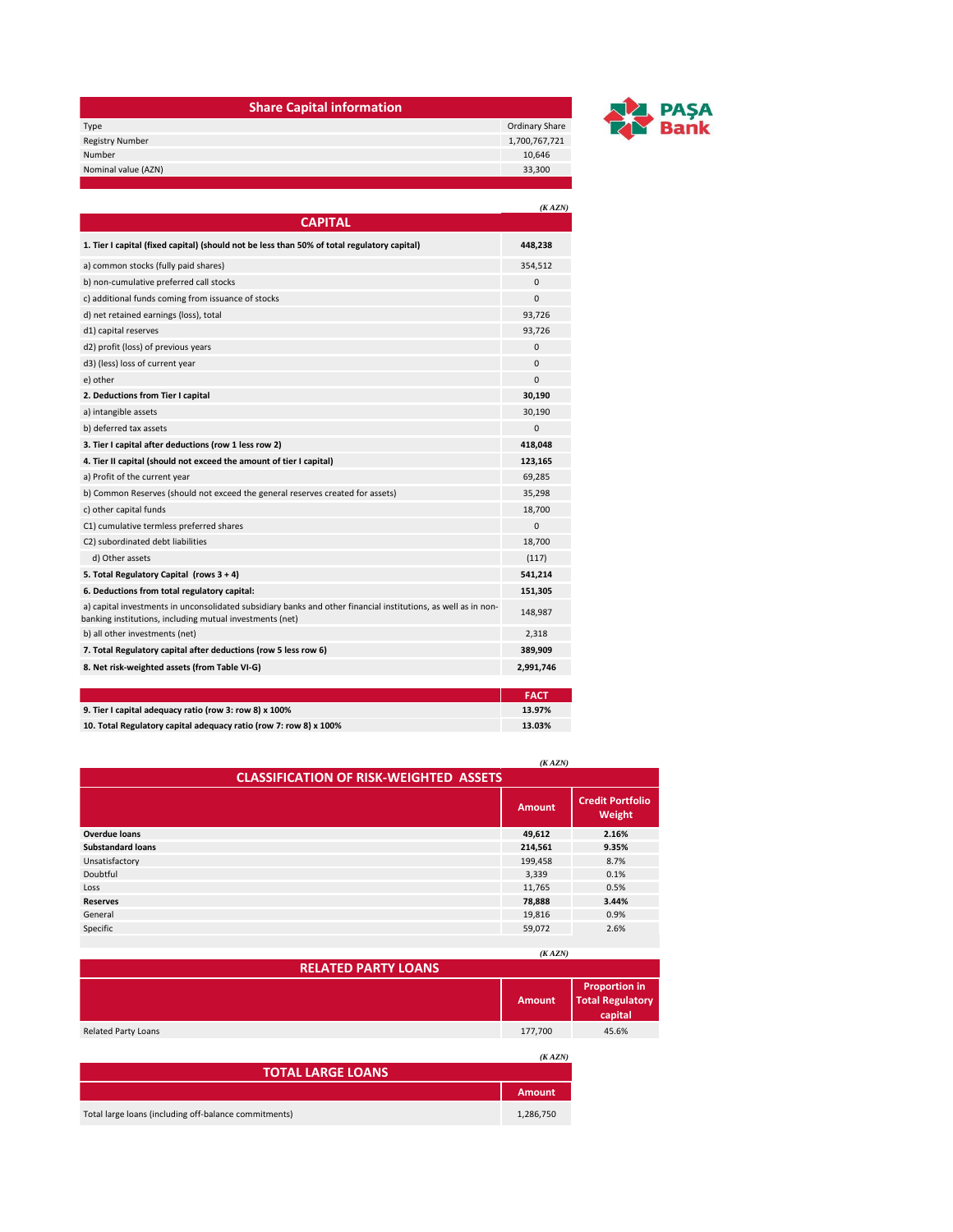| <b>CURRENCY POSITION</b>              |              |         |
|---------------------------------------|--------------|---------|
| Freely convertible currency position  | max. 20%     | $-7.7%$ |
| Total open "closed" currency position | max. 15%     | 0.0%    |
|                                       | (KAZN)       |         |
| <b>OFF-BALANCE LIABILITIES</b>        |              |         |
| <b>Liabilities</b>                    | <b>Total</b> |         |
| 1. Loan instruments, total            | 329,724      |         |
| a) loan commitments                   | 57,662       |         |
| b) undisbursed lines of credit        | 272,063      |         |

| <u>0) unuispurseu illies or credit</u>                                              | 212,003      |
|-------------------------------------------------------------------------------------|--------------|
| 2. Guarantees and liabilities of this type                                          | 523,202      |
| a) Guarantees                                                                       | 523,202      |
| 3. Letters of credit, total                                                         | 37,311       |
| a) Standby Letters of Credit                                                        | $\Omega$     |
| b) Documentary Letters of Credit                                                    | 37,311       |
| 4. Commitments on foreign currency agreements, total                                | $\mathbf{0}$ |
| a) Spot deals                                                                       | $\mathbf{0}$ |
| 5. Commitments on derivative financial instruments                                  | 526,162      |
| a) based on Forward and Futures contracts                                           | 243,623      |
| b) based on swap contracts                                                          | 168,515      |
| c) based in options                                                                 | $\mathbf 0$  |
| d) based on other contracts                                                         | 114,024      |
| 6. Commitments on securities                                                        | $\mathbf{0}$ |
| 7. Obligations on the purchase / sale of other financial instruments or commodities | $\mathbf{0}$ |
| 8. Other off-balance-sheet liabilities                                              | 1,545        |

*(K AZN)*

| <b>RISK-WEIGHTED ASSETS</b>                                      |           |                      |
|------------------------------------------------------------------|-----------|----------------------|
| Risk dərəcəsi üzrə ölçülmüş aktivlərin həcmi                     | 2,991,746 |                      |
|                                                                  |           | (KAZN)               |
| <b>LOANS, INCLUDING OVERDUE LOANS BY GEOGRAPHIC SEGMENTATION</b> |           |                      |
| <b>Region</b>                                                    | Loans     | <b>Overdue Loans</b> |
| Baku                                                             | 2,256,889 | 16,245               |
| Gandja                                                           | 38.704    | 6,710                |
| Guba                                                             | 2.906     | 34                   |
| Zagatala                                                         | 36,521    | 17                   |
| Total                                                            | 2,335,020 | 23.006               |

|                                                    |                | (KAZN)               |
|----------------------------------------------------|----------------|----------------------|
| LOANS, INCLUDING OVERDUE LOANS BY ECONOMIC SECTORS |                |                      |
| <b>Sector</b>                                      | Loans          | <b>Overdue Loans</b> |
| Mining industry                                    | 77,737         | 904                  |
| Processing industry                                | 180,705        | 8,271                |
| <b>Electricity and Gas Production</b>              | $\overline{7}$ | $\Omega$             |
| Other manufacturing                                | 193,843        | 383                  |
| Agriculture                                        | 197,185        | 4,589                |
| Construction                                       | 520,490        | 4,863                |
| Transportion                                       | 90,808         | 3,543                |
| Information and Communication                      | 39,276         | 49                   |
| Trade                                              | 353,145        | 5,705                |
| Other manufacturing and service                    | 441,673        | 16,184               |
| <b>Central Government Authorities</b>              | $\mathbf 0$    | $\Omega$             |
| Municipalities                                     | $\Omega$       | $\Omega$             |
| Public organizations                               | 105            | $\Omega$             |
| Individuals (Consumer and Mortgage)                | 200,598        | 5,122                |
| Other                                              | $\mathbf 0$    | $\Omega$             |
| <b>Total</b>                                       | 2,295,572      | 49,612               |